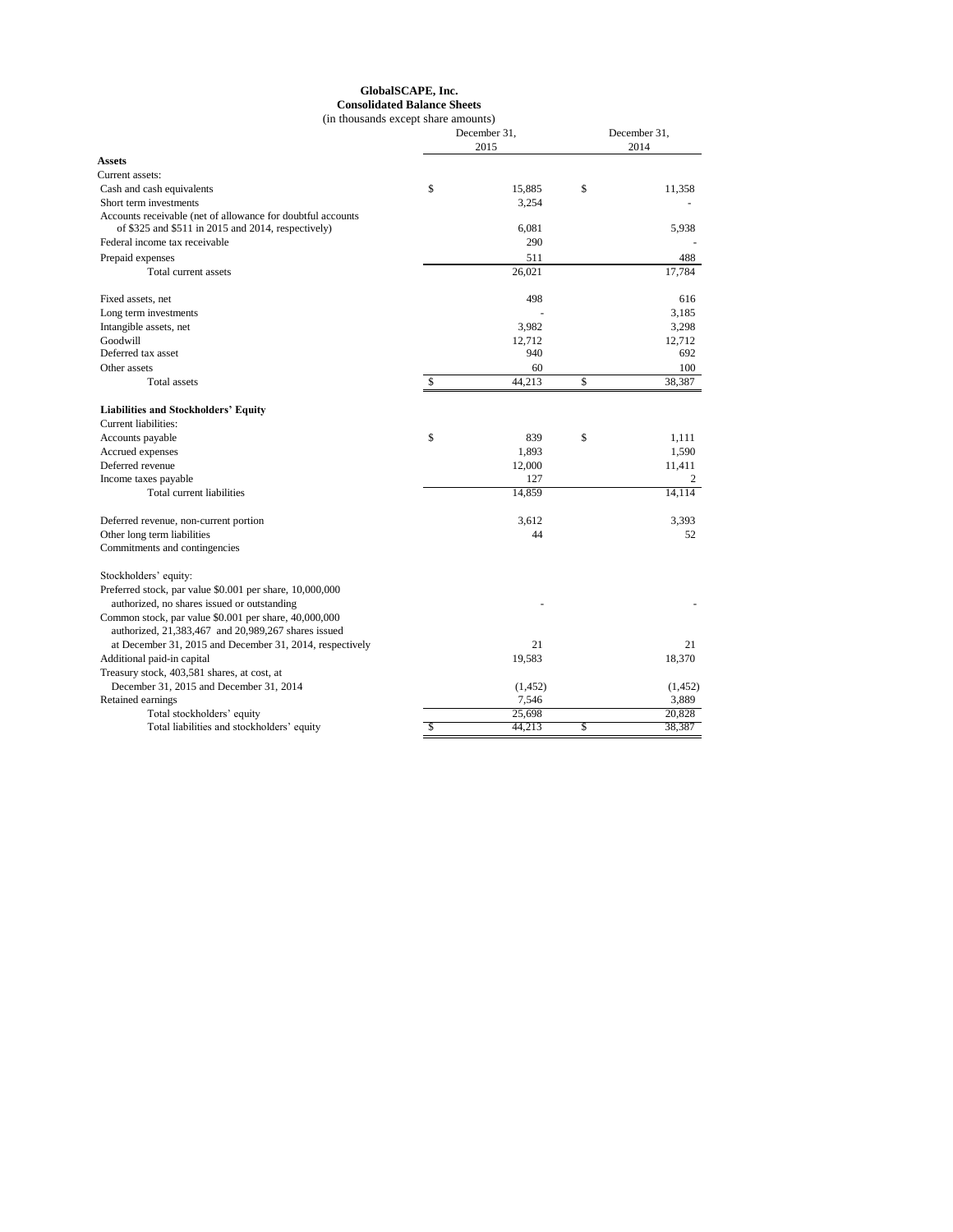## **GlobalSCAPE, Inc. Consolidated Statements of Operations and Comprehensive Income**

(in thousands, except per share amounts)

|                                              | For the Year Ended December 31, |    |        |  |
|----------------------------------------------|---------------------------------|----|--------|--|
|                                              | 2015                            |    |        |  |
| Operating revenues:                          |                                 |    |        |  |
| Software licenses                            | \$<br>12,023                    | \$ | 10,292 |  |
| Maintenance and support                      | 16,595                          |    | 15,033 |  |
| Professional services                        | 2,223                           |    | 1,445  |  |
| Total revenues                               | 30,841                          |    | 26,770 |  |
| Costs of revenues (See note)                 |                                 |    |        |  |
| Software licenses                            | 2,428                           |    | 1,508  |  |
| Maintenance and support                      | 1,466                           |    | 1,491  |  |
| Professional services                        | 1,775                           |    | 785    |  |
| Total costs of revenues                      | 5,669                           |    | 3,784  |  |
| <b>Gross Profit</b>                          | 25,172                          |    | 22,986 |  |
| Operating expenses (See note)                |                                 |    |        |  |
| Sales and marketing                          | 10,025                          |    | 10,012 |  |
| General and administrative                   | 6,168                           |    | 6,176  |  |
| Research and development                     | 2,562                           |    | 2,183  |  |
| Total operating expenses                     | 18,755                          |    | 18,371 |  |
| Income from operations                       | 6,417                           |    | 4,615  |  |
| Other income (expense):                      |                                 |    |        |  |
| Interest expense                             | (4)                             |    | (105)  |  |
| Interest income                              | 82                              |    | 63     |  |
| Total other income (expense)                 | 78                              |    | (42)   |  |
| Income (loss) before income taxes            | 6,495                           |    | 4,573  |  |
| Provision for income taxes                   | 1,897                           |    | 1,547  |  |
| Net income (loss)                            | \$<br>4,598                     | \$ | 3,026  |  |
| Comprehensive income (loss)                  | \$<br>4,598                     | \$ | 3,026  |  |
| Net income (loss) per common share - basic   | 0.22                            | \$ | 0.15   |  |
| Net income (loss) per common share - diluted | \$<br>0.22                      |    | 0.15   |  |
| Weighted average shares outstanding:         |                                 |    |        |  |
| <b>Basic</b>                                 | 20,824                          |    | 20,163 |  |
| Diluted                                      | 21,366                          |    | 20,693 |  |

Note: Cost of revenues and operating expenses for the year ended December 31, 2014, have been reclassified to conform with the expanded presentation of these items for the year ended December 31, 2015. These reclassifications are between cost of revenues and operating expense items only and resulted in no change to previously reported amounts of total operating expenses, income from operations, income before income taxes, net income, or earnings per share.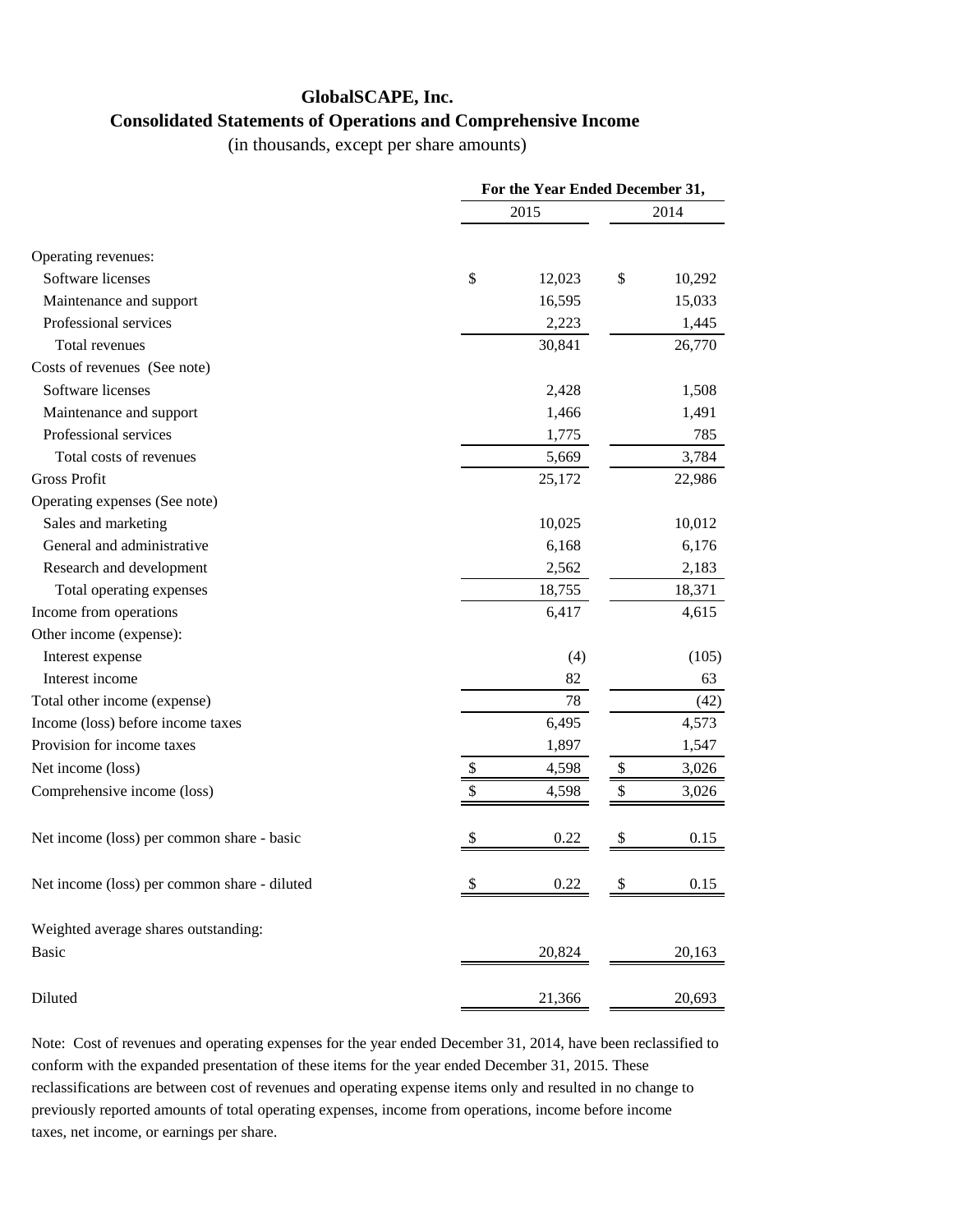## **GlobalSCAPE, Inc. Consolidated Statements of Cash Flows**

(in thousands)

|                                                                                             | For the Year Ended December 31, |    |          |
|---------------------------------------------------------------------------------------------|---------------------------------|----|----------|
|                                                                                             | 2015                            |    | 2014     |
| <b>Operating Activities:</b>                                                                |                                 |    |          |
| Net income (loss)                                                                           | \$<br>4,598                     | \$ | 3,026    |
| Adjustments to reconcile net income (loss) to net cash<br>provided by operating activities: |                                 |    |          |
| Bad debt expense                                                                            | 62                              |    | 445      |
| Depreciation and amortization                                                               | 1,553                           |    | 883      |
| Stock-based compensation                                                                    | 647                             |    | 521      |
| Deferred taxes                                                                              | (248)                           |    | 968      |
| Excess tax deficiency from exercise of share based<br>compensation                          | (58)                            |    | 227      |
| Other                                                                                       |                                 |    | 74       |
| Subtotal before changes in operating assets and liabilities                                 | 6,554                           |    | 6,144    |
| Changes in operating assets and liabilities:                                                |                                 |    |          |
| Accounts receivable                                                                         | (205)                           |    | (2,619)  |
| Prepaid expenses                                                                            | (23)                            |    | (139)    |
| Federal income taxes                                                                        | (107)                           |    | (112)    |
| Other assets                                                                                | 40                              |    | 44       |
| Accounts payable                                                                            | (272)                           |    | 456      |
| Accrued expenses                                                                            | 303                             |    | 693      |
| Deferred revenues                                                                           | 808                             |    | 4,004    |
| Other long-term liabilities                                                                 | (8)                             |    | (8)      |
| Net cash provided by (used in) operating activities                                         | 7,090                           |    | 8,463    |
| <b>Investing Activities:</b>                                                                |                                 |    |          |
| Software development costs                                                                  | (1,967)                         |    | (2, 847) |
| Purchase of property and equipment                                                          | (152)                           |    | (252)    |
| Interest on long term investments                                                           | (69)                            |    | (63)     |
| Net cash provided by (used in) investing activities                                         | (2,188)                         |    | (3,162)  |
| Financing Activities:                                                                       |                                 |    |          |
| Proceeds from exercise of stock options                                                     | 508                             |    | 2,243    |
| Tax deficiency (benefit) from stock-based compensation                                      | 58                              |    | (227)    |
| Notes payable principal payments                                                            |                                 |    | (4, 386) |
| Dividends paid                                                                              | (941)                           |    | (1,028)  |
| Net cash provided by (used in) financing activities                                         | (375)                           |    | (3,398)  |
| Net increase (decrease) in cash                                                             | 4,527                           |    | 1,903    |
| Cash at beginning of period                                                                 | 11,358                          |    | 9,455    |
| Cash at end of period                                                                       | \$<br>15,885                    | \$ | 11,358   |
|                                                                                             |                                 |    |          |
| Supplemental disclosure of cash flow information:                                           |                                 |    |          |
| Cash paid during the period for:                                                            |                                 |    |          |
| Interest                                                                                    | \$                              | \$ | 117      |
|                                                                                             |                                 |    |          |